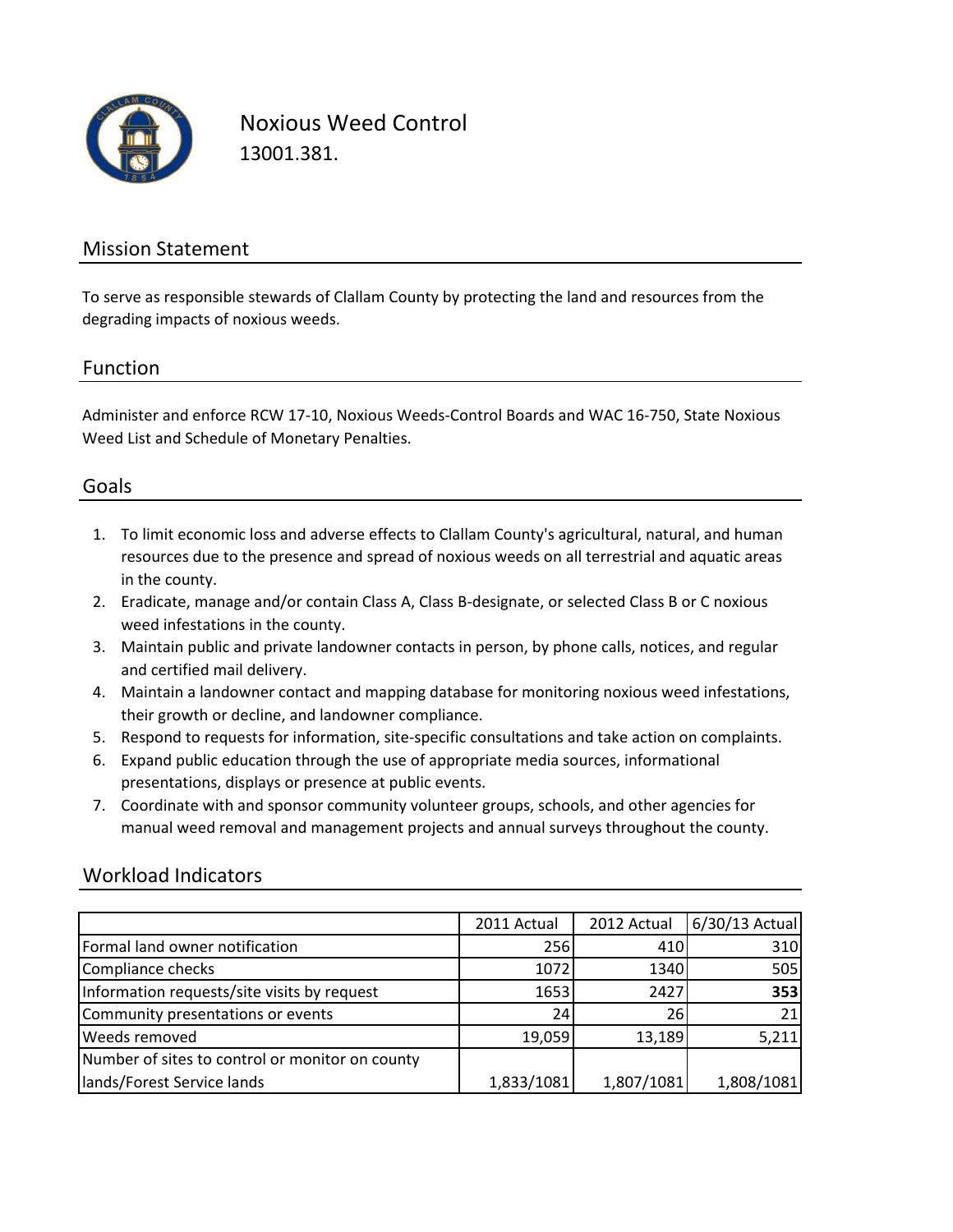| Road miles to survey: city, county, state highway, |           |           |           |
|----------------------------------------------------|-----------|-----------|-----------|
| private roads, and acreage/Forest Service          | 1500/337  | 1500/337  | 1500/337  |
| Cooperative Weed Management Area (CWMA) -          |           |           |           |
| sponsor and coordinate Olympic Knotweed Working    |           |           |           |
| Group - # waterways/# landowner contact-           |           |           |           |
| agreements                                         | 14/378    | 13/310    | 15/404    |
| WA Noxious Weed Control Board                      | \$94,224  | \$92,171  | \$62,224  |
| <b>WSDA Grant Management</b>                       | \$43,728  | \$16,000  | \$15,000  |
| Forest Health Protection Grant Managem10000ent     | \$5,000   | \$10,000  | \$6,000   |
| <b>USDA Forest Service</b>                         | \$130,500 | \$176,656 | \$138,957 |

# Grant Funding Sources

This fund receives grant revenue from the following agencies:

- 1. Federal Department of Agriculture, Forest Service Title II and Forest Health Protection
- 2. Washington State Department of Agriculture,

#### Revenues

|                                       | 2011 Actual | 2012 Actual | $6/30/13$ Actual | 2014 Budget |
|---------------------------------------|-------------|-------------|------------------|-------------|
| <b>Beginning Fund Balance</b>         | 155,414     | 163,190     | 166,016          | 144,491     |
| <b>Taxes</b>                          | 94,224      |             |                  |             |
| <b>Licenses and Permits</b>           |             |             |                  |             |
| Intergovernmental Revenues            | 94,228      | 75,574      | 95,592           | 77,610      |
| <b>Charges for Goods and Services</b> | 9,868       | 17,541      | 250              | 10,621      |
| Fines and Forfeits                    |             |             |                  |             |
| <b>Miscellaneous Revenues</b>         |             | 92,171      | 61,172           | 94,224      |
| <b>Other Financing Sources</b>        |             |             |                  |             |
| <b>Transfers In</b>                   |             |             |                  |             |
| Total                                 | \$353,734   | \$348,476   | \$323,030        | \$326,946   |

# Expenditures

|                                        | 2011 Actual | 2012 Actual | $6/30/13$ Actual | 2014 Budget |
|----------------------------------------|-------------|-------------|------------------|-------------|
| <b>Ending Fund Balance</b>             | 163,090     | 166,016     | 251,258          | 106,938     |
| Salaries and Wages                     | 92,989      | 107,652     | 36,942           | 102,892     |
| <b>Personnel Benefits</b>              | 24,526      | 23,336      | 12,430           | 25,869      |
| <b>Supplies</b>                        | 8,323       | 4,911       | 1,208            | 15,600      |
| <b>Other Services and Charges</b>      | 26,100      | 11,735      | 6,977            | 46,837      |
| <b>Intergovernmental Services</b>      |             |             |                  |             |
| Capital Outlays                        |             |             |                  | 0           |
| <b>Interfund Payments for Services</b> | 38,706      | 34,726      | 14,214           | 28,810      |
| <b>Transfers Out</b>                   |             |             |                  | 0           |
| Total                                  | \$353,734   | \$348,376   | \$323,030        | \$326,946   |